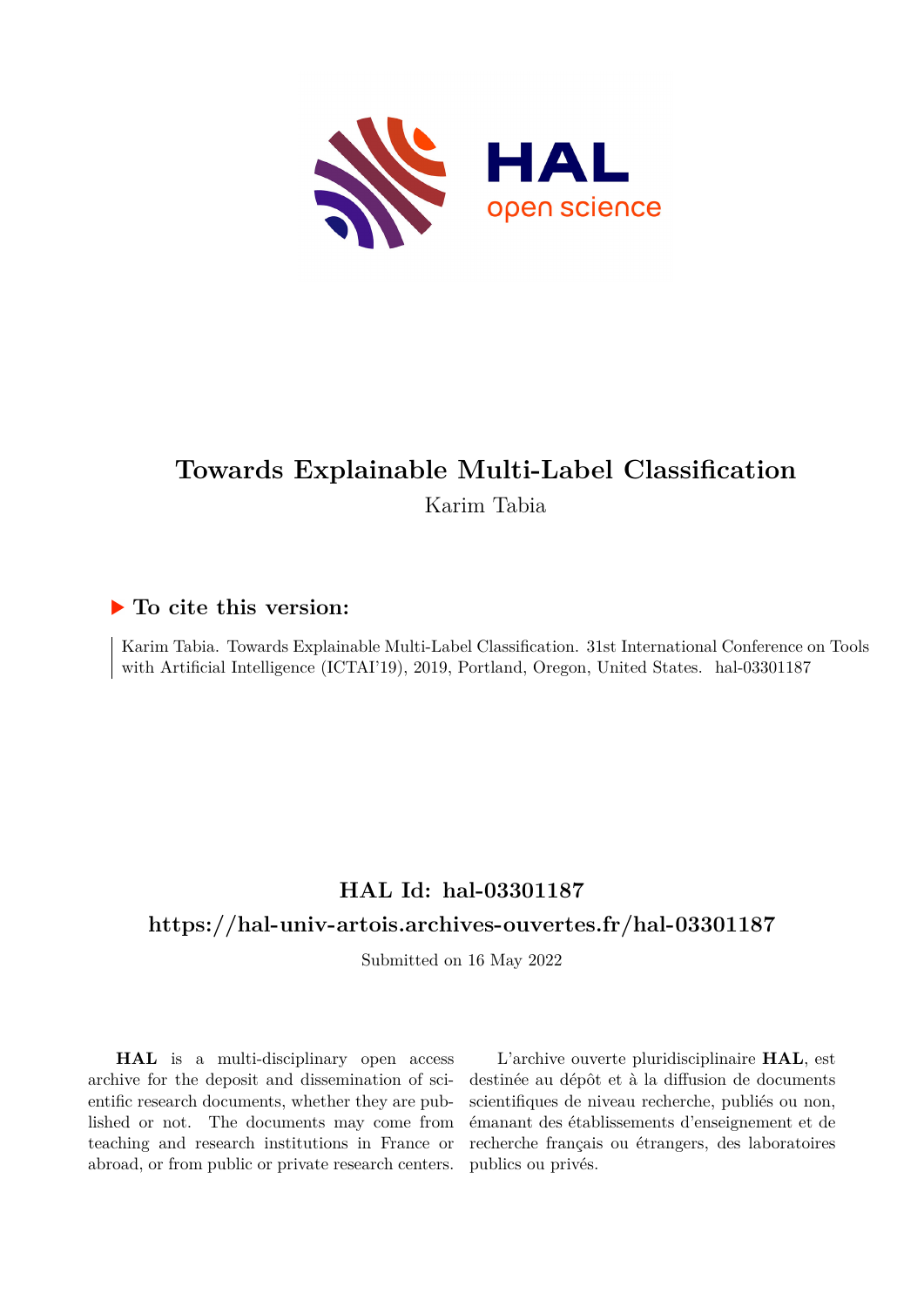# Towards explainable multi-label classification

(Preprint version)

# Karim Tabia

*Univ Lille Nord de France, F-59000 Lille, France* Univ. Artois & CNRS, F-62300 Lens, France tabia@cril.fr

*Abstract*—Multi-label classification is a very active research area and many real-world applications need efficient multilabel learning. During recent years, explaining machine learning predictions is also a very hot topic. A lot of approaches have been proposed for explaining multi-class classifier predictions. However, almost nothing has been proposed for multi-label and ensemble approaches. This paper brings two main contributions. It first proposes a natural framework consisting in reasoning with base classifier explanations in order to provide explanations for the multi-label predictions. The second contribution focuses on binary relevance, a widely used approach in multi-label classification, and distinguishes two kinds of explanations: *common explanations* shared by all base classifiers predicting positive labels and *joint explanations* combining explanations from each base classifier predicting a positive label. The paper proposes an efficient approach for deriving such explanations. Experimental studies show positive results that can be achieved on many multilabel datasets.

*Index Terms*—Multi-label classification, explanation, binary relevance

# I. INTRODUCTION

Explaining machine learning predictions and AI systems is not a recent topic [1] but it has peaked after the rise and success of the last few years of machine learning techniques. Roughly, generating explanations consists of linking data and predictions in a way that is interpretable and understandable by the user [12]. Often, what can be generated as explanations depends on the model and the objectives of the application considered. Moreover, there is no consensus at the moment on the notions of quality of an explanation and no consensus on formal quality properties of explanations [6], [9].

There are now several explanation approaches in machine learning but they are all dedicated to the multi-class classification problem (where a data instance is associated with a single class). Almost nothing has been proposed to explain the multi-label classification techniques (where we associate a subset of labels to the data instance to classify) and ensemble approaches (except few works [7] on explaining Random Forest classifiers).

This work is intended to contribute filling this gap by proposing an approach to explain the predictions of a multi-label system. This is an attempt to extend a symbolic explanation approach from the case of multi-class classification to the multi-label case. First, we propose a natural framework for reasoning with explanations of base

classifiers to derive explanations for multi-label predictions. Some interesting and natural properties to be satisfied in this context are also proposed. In a second step, we extend the approach based on knowledge compilation for the multi-class explanation case to the multi-label case. Our approach builds upon this symbolic approach to generate explanations for Binary Relevance (BR), a widely used multi-label classification technique. We start with extending the definition of explanations called PI (Prime Implicants) to the multi-label case. We then define two types of explanations: Common explanations (CE) based on selecting shared subsets of base classifiers explanations and joint ones (JE) obtained by joining base classifiers explanations. We propose an efficient procedure to derive the BR explanations guaranteeing interesting performances especially in terms of size of the target representations and number of explanations compared to base classifiers ones.

The rest of this paper is organized as follows: Section 2 fixes the notations that will be used along with this paper. Section 3 briefly recalls the multi-label classification problem then focuses on the Binary Relevance approach to multilabel classification. In Section 4, we present our approach for explaining multi-label BR predictions. Section 5 provides our experimental study while Section 6 provides discussions and concluding remarks.

#### II. NOTATIONS AND DEFINITIONS

Along with this paper, we will use the following notations:

- A multi-label classification problem is defined by two sets of variables: feature space  $X = \{X_1, ..., X_n\}$  and label space  $Y = \{Y_1, ..., Y_k\}$  (the label space is interchangeably denoted as  $L = \{l_1, ..., l_k\}$  consisting of k binary variables encoding the presence/absence of the  $k$  labels. This is a common representation of multi-label classification problems.  $X_i$  denotes  $i^{th}$  feature while  $x_i$  denotes a value that can taken by  $X_i$ .  $l_j$  denotes the  $j^{th}$  label. We say that a label is positive if  $l<sub>j</sub>=1$  and we will use interchangeably *positive/1* and *negative/0*.
- For each input data instance  $x$ , a multi-label classifier is a function predicting  $f(x)=y$ . For the sake of simplicity, the features are also binary variables.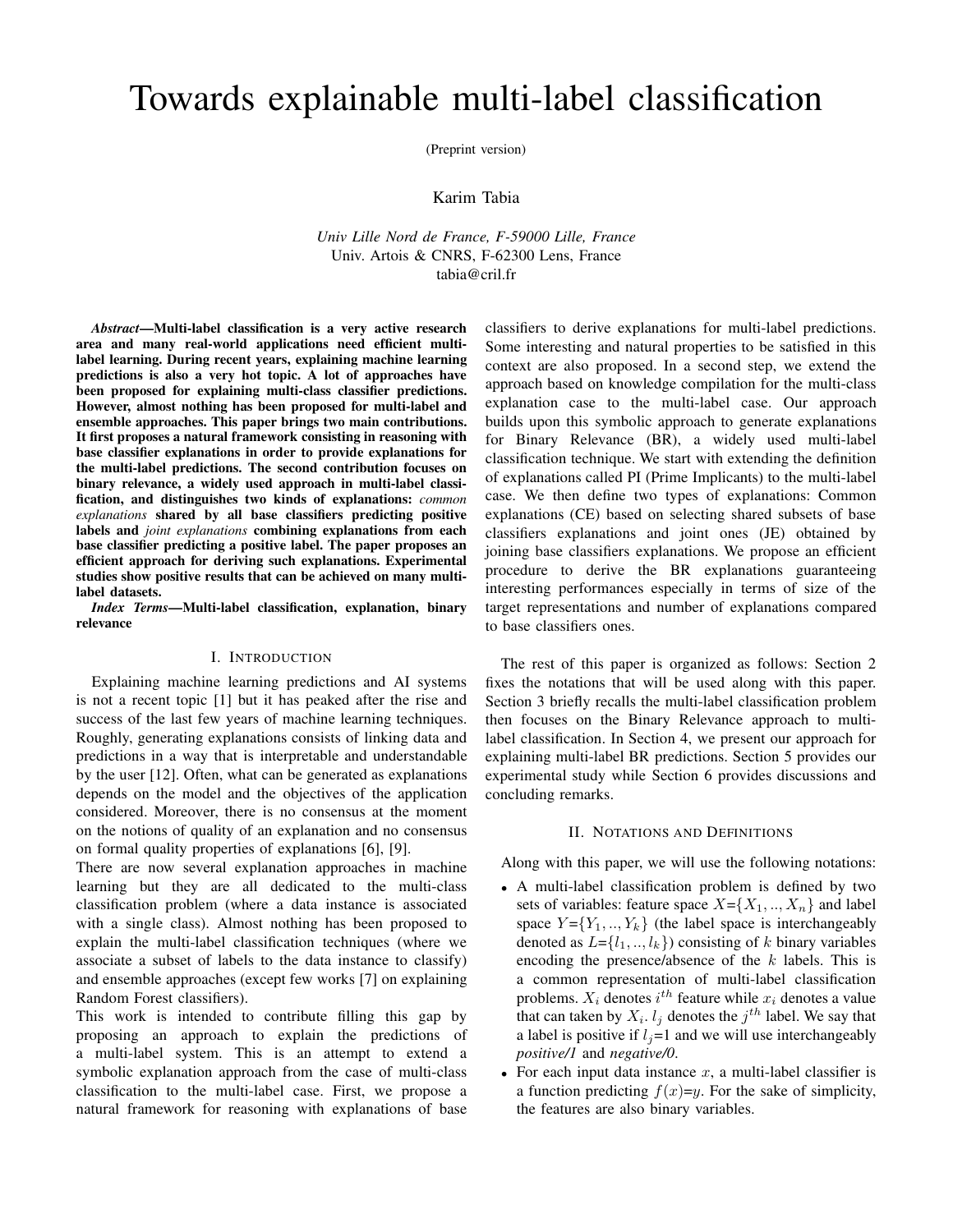- An instance  $x$  is a complete assignation of values for all variables of  $X$ . A partial instance  $z$  is a subset of a complete instance x denoted  $z \subseteq x$ . For example if  $X = \{X_1, X_2, X_3\}$  then a complete instance of X could be  $x=(x_1=1,x_2=1,x_3=0)$  and a partial instance z could be  $z=(x_1=1,x_3=0)$ . Where there is no ambiguity, we'll simply write  $x=110$ .
- Also, the labels y of a data instance x will be compactly denoted when there is no ambiguity by a set instead of a vector. For is instance, instead of writing  $y=(1, 0, 0, 0, 1)$ (here  $|Y|=5$ ), we will write  $y=\{y_0, y_4\}$ .

### III. MULTI-LABEL EXPLANATIONS

# *A. Multi-label classification*

Multi-label classification is a well-known predictive task in many real-world problems such as text categorization where each document can belong at the same time to several predefined topics (for example, a newspaper article may at the same time be classified as *sport* and *science*). We find this problem in different application areas such as objects recognition in images, sentiment analysis in social network data, etc. In multi-class classification, classes are mutually exclusive, while for multi-label problems, classes do not exclude each other allowing the same input instance to be classified into multiple classes at the same time. A multi-label classification problem is formally defined by a set of feature variables  $X = \{X_1, ..., X_n\}$  and label (binary) variables  $Y = \{Y_1, ..., Y_k\}$ . A classifier is a function mapping each instance  $x$  of  $X$  to  $y$ , instance of  $Y$ . Abusing notation, we denote  $y$  the subset of  $Y$  set positively (only predicted labels). A dataset in multi-label classification problems is a collections of couples  $\langle x,y \rangle$  where x is an instance of X and  $y$  an instance of  $Y$ .

*Example 1:* Assume a multi-label classification problem where web pages are labeled in one or more categories (labels). For the sake of simplicity, assume that each web page is described by a set of keywords (content or metadata keywords for instance). Hence, using a binary bag-of-words representation, each web page will have a set of binary features where feature  $X_i=1$  (resp.  $X_i=0$ ) denotes that keyword  $X_i$  is present (resp. absent) in the web page content or metadata. Similarly, label variable  $Y_i=1$  (resp.  $Y_i=0$ ) denotes the fact the current webpage is positively labelled (resp. not labelled) in category  $Y_i$ . In the example of Table I, the feature space is  $X = \{A, B, C, D, E, F\}$ composed of six binary variables  $A, B, C, D, E, F$  and three label variables  $Y = \{Y_1, Y_2, Y_3\}$ . A dataset can be in the form shown in Table I:

Regarding multi-label classification techniques, there are three main categories:

1) Problem transformation approaches where the multilabel classification problem is transformed into a set of multi-class classification or mono-label regression problems. Examples of methods in this category are Binary Relevance (BR), ) Classifier Chains (CC) and

| $X = \{A,B,C,D,E,F\}$ | $Y = \{Y_1, Y_2, Y_3\}$ |
|-----------------------|-------------------------|
| 0 1 1 0 1 1           | 110                     |
| 1 1 1 0 0 1           | 100                     |
| 0 1 1 0 1 0           | 010                     |
| 111010                | 111                     |
| 010001                | 101                     |
| 0 1 1 1 1 0           | 111                     |
|                       |                         |
| 0 1 1 0 0 1           | 100                     |
|                       |                         |

TABLE I EXAMPLE OF MULTI-LABEL DATASET

Label Powerset (LP). In general, problem transformation methods rely on binary classifiers to predict labels individually and then use a combination strategy to make the final prediction.

- 2) Method adaptation approaches based on extending multi-class techniques to predict instead of one single class a set of relevant labels. Examples of this category are ML-kNN [14], ML-C4.5 [4].
- 3) Ensemble approaches that combine ideas from the two first categories. RAndom k labEL sets (RAkEL), Hierarchy Of multi-label classifiERs (HOMER), Ensemble of Classifier Chains (ECC) and Ensemble of Binary Relevance (EBR). An ensemble approach is built upon a set of weak binary or multi-class classifiers, then the outputs of base classifiers are usually combined by weighted or unweighted averaging.

Another difference worth mentioning compared with the multi-class case is related to evaluation metrics used to assess the accuracy of multi-label techniques. Indeed, standard multi-class classification are no more enough and appropriate measures are specifically designed for this purpose (example of measure used in multi-label classification is the Hamming-Loss).

# *B. Binary relevance approach*

Binary relevance is the main baseline for multi-label classification methods [10]. It is based on the label independence assumption which may be seen as a strong assumption and not verified in many domains. Despite this fact, a lot of studies highlighted the interesting properties and nice performances of this method [10]. The strategy of BR is to break the multi-label learning problem into a set of binary classification problems, one per label. The label independence assumption allows to learn each individual model  $f_i$  independently, using only the data of the label  $l_i$ . As said earlier, in spite of the fact that BR does not take into account label dependencies, BR has several obvious advantages such as linear complexity (w.r.t the number of labels), possibility of parallelization, good accuracy, etc. making it the main baseline method for assessing multi-label approaches.

#### *C. Natural properties of BR explanations*

Let us first focus on some natural properties that explanations should have in the context of multi-label classification.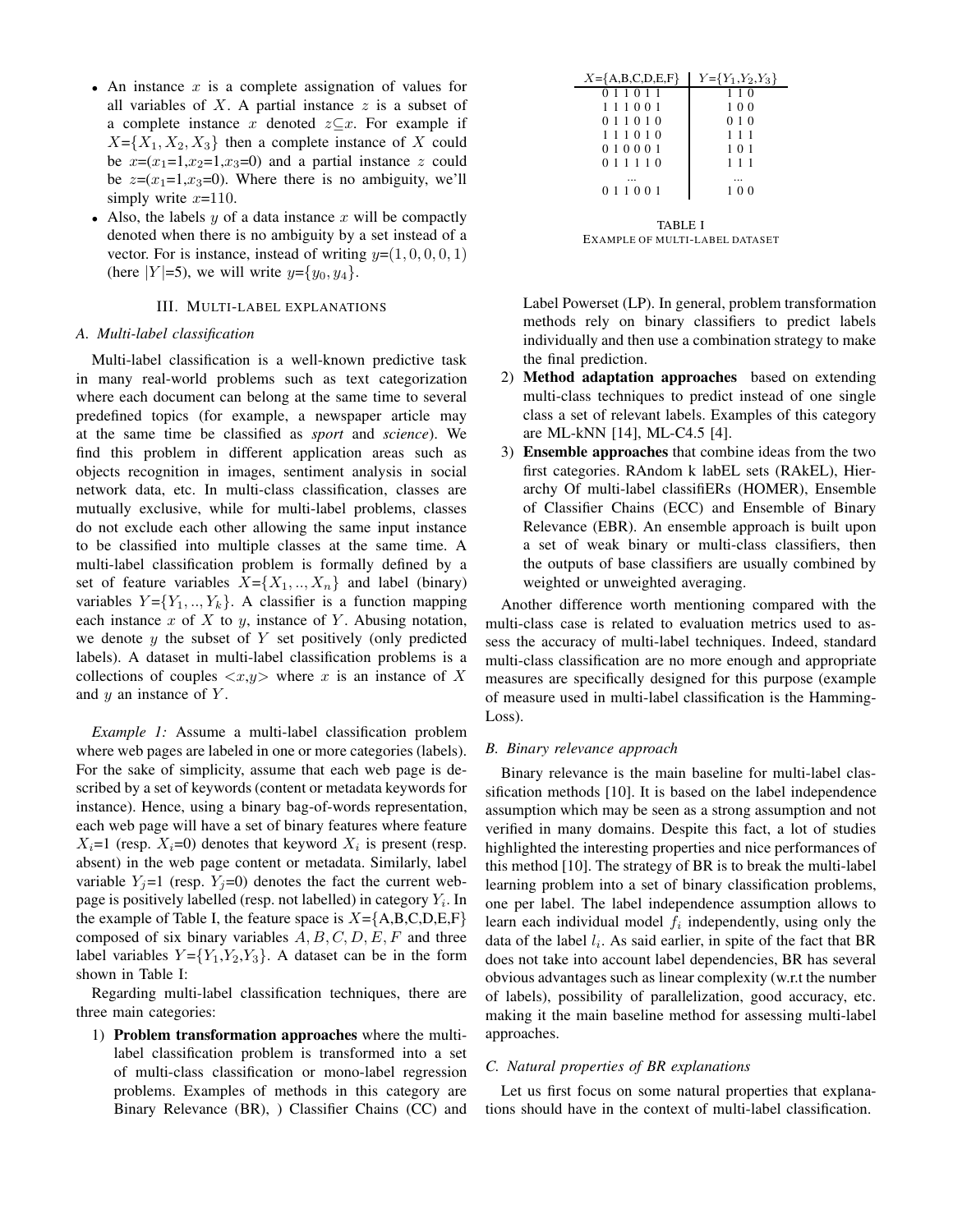- Minimality: Require only the minimal subset of  $x$  that will trigger the prediction  $y=f(x)$ .
- Unanimity: If an explanation  $e$  is provided for each predicted label then e should also be an explanation for the multi-label prediction. Namely, if  $e \in exp(f_i(x)=1)$ then  $e \in exp(f(x))$ . Here  $exp(f(x))$  denotes the set of explanations for data instance  $x$  using classifier  $f$ .
- Decomposability: In the context of multi-label classification, explaining a prediction  $y$  should lead to explain each label composing  $y$ .
- Explanation independence: If labels are (assumed) independent, then so should be individual label explanations. Namely, if a label  $l_i$  can be predicted with any other label l<sub>i</sub>, then any base classifier explanation  $e_i \in exp(f_i(x))$ could come with any other base classifier explanation  $e_j \in exp(f_j(x)).$

While the *Minimality* property is not specific to multi-label tasks, the *Unanimity*, *Decomposability* and *Explanation independence* properties are particularly relevant for BR approach and multi-label approaches more generally. For instance, the *Explanation independence* property naturally follows from the label independence assumption that is the basis of BR.

# IV. FROM MULTI-CLASS EXPLANATIONS TO MULTI-LABEL EXPLANATIONS

Our approach for explaining BR instance predictions is in line with the BR schema, namely we first explain individual label predictions by individual base classifiers then *use/combine* such explanations to build those explaining the multi-label prediction.

# *A. Explaining individual/base classifier predictions*

Let us first recall the formal definition of classifier instance explanation our BR explanation approach is lying on and rephrase it in the context of multi-label tasks. As mentioned in the introduction, our approach for explanation in the multilabel case is based on the extension of a recently proposed symbolic approach for Bayesian classifiers [13]. In this approach, the authors propose two categories of explanations: Minimum Cardinality (MC) and Prime Implicant (PI) explanations. MC explanations are special case of PI explanations. Formally,

*Definition 1 (PI explanation [13]):* Let  $f(X)$  denote the decision function associated to a classifier. A partial instance z of x is a PI-explanation of  $f(x)$  if

- (a)  $z \subseteq x$ ,
- (b)  $f(x) = f(x^*)$  for every instance  $x^*$  such that  $z \subseteq x^*$ , and
- (c) no other partial instance  $y \subset z$  satisfies (a) and (b).

Intuitively, an PI explanation identifies which part of the instance x suffices to give the prediction  $f(x)$ . Hence filling arbitrarily in the remaining attributes will not change the classifier prediction.

In [13], the authors propose i) first compiling a Bayes network classifier decision function into an equivalent decision function in the form of an Ordered Decision

Diagram (ODD<sup>1</sup>) which is a tractable representation of a decision function and ii) use a polynomial algorithm in the size of the ODD to compute for each data instance  $x$  its PI explanations (we refer to this algorithm  $PIAlgo$  in the following<sup>2</sup>).

The authors in [13] show experimentally that compiling Bayes network classifiers into ODDs can be handled efficiently and the number of PI explanations remains reasonable. In our work, we will rely on this symbolic approach for deriving PI explanations of base Bayes classifiers used by the BR method.

#### *B. Explaining BR predictions*

Our approach for explaining a BR multi-label classifier is to first derive base classifier explanations then reason with them to infer BR explanations. Basically, one can do two kinds of tasks with base classifiers explanation:

- i) selecting base classifier explanations that can explain all the predicted labels for a data instance  $x$  or
- ii) combining base classifier predictions to build the BR explanations.

Before extending and applying this approach to multi-label classification, let us first adapt Definition 1 for the case of multi-label task.

*Definition 2 (BR PI explanation):* Let  $f(X)$  denote a BR multi-label classifier. A partial instance  $z$  of  $x$  is a PIexplanation of  $f(x)=y$  if

- (a)  $z \subseteq x$ ,
- (b)  $f(x) = f(x^*)$  for every instance  $x^*$  such that  $z \subseteq x^*$ , and
- (c) no other partial instance  $z' \subset z$  satisfies (a) and (b).
- (d) for each positively predicted label  $l_i$  in  $y=f(x)$ , there exists a partial instance  $z_i \subseteq z$  such that  $z_i$  is a PI explanation of  $f_i(x)$  (in the sense of Definition 1).

Condition (b) aims to ensure that all (complete) instances  $x^*$ containing the partial instance  $z$  will be associated with the same multi-label prediction while condition (c) ensures the minimality of  $z$  in terms of the number of variables involved in z. Condition (d) ensures that a BR explanation  $e$  for an instance x should include a PI explanation  $e_i$  for each base classifier prediction  $f_i(x)=1$ .

Now given an input instance  $x$  to classify, one may be interested in the following explanations

• *Common explanations (CE):* A common (or universal) explanation is provided by all base classifiers predicting positively for the data instance  $x$ . This is a simple selection strategy for inferring BR explanations from base classifiers' ones.

<sup>1</sup>An ODD is a rooted directed acyclic graph representing a Boolean function. The nodes of an ODD consist of *variable nodes* depending on the modeled function and two *value nodes*. The value of the modeled function for a given variable instantiation is determined by traversing the ODD from its root to a value node.

 $^{2}PIAlgo$  refers to **Algorithm 5** encoding PI explanation given an ODD (see [13] for more details).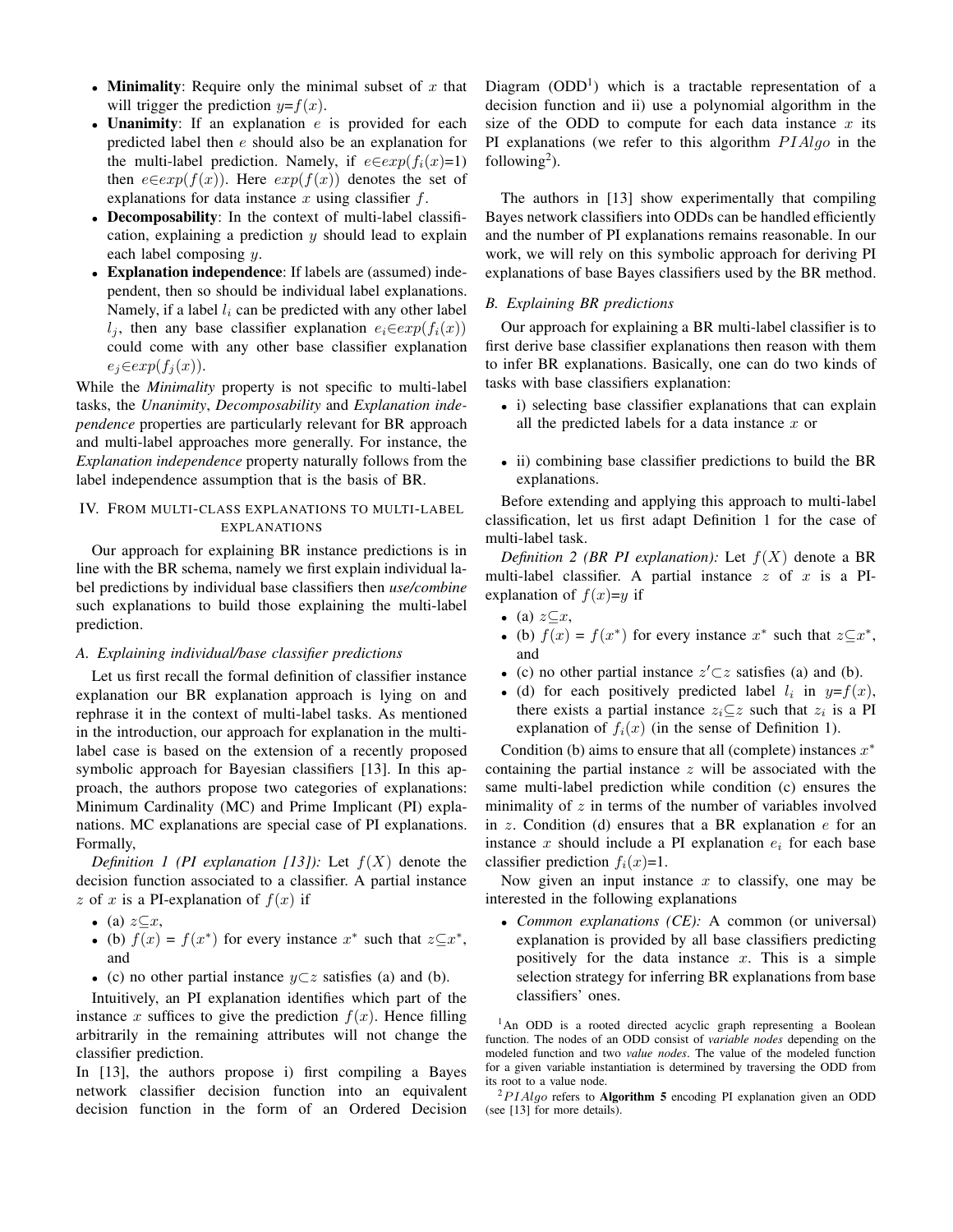• *Joint explanations (JE):* A joint explanation involves exactly one explanation from each individual classifier  $f_i$  explanations where the label  $l_i$  is predicted positively. Here, it is a simple combination strategy for inferring BR explanations from base classifiers' ones.

By definition, both of CE and JE explanations can explain a BR prediction. While the number of JE explanations can be very large, the number of CE ones can be very small as we will see in our experimental study. In addition to CE and JE explanations, one may be interested in other types of explanations such most frequent or smallest ones (in terms of the number of involved variables). Let us focus more closely on CE and JE explanations.

# *1) Common explanations (CE):*

*Definition 3:* Let  $f(X)$  denote a BR multi-label classifier where base classifiers are denoted  $f_i$  for i=1..k. The set of common explanations is defined as follows:  $CE(x)=\{e \in$  $\bigcap_{i \in I} P I_i(x)$  where  $PI_i(x)$  denotes the set of PI explanations provided for the base classifier prediction  $f_i(x)=1$ .

Definition 3 defines a CE explanation of an instance  $x$  as the intersection of PI explanations of base classifiers predicting labels positively. The intersection operation here denotes the set intersection operation.

*Lemma 1:* Let  $f(X)$  denote a BR multi-label classifier where base classifiers are denoted  $f_i$  for i=1.k. Let also  $CE(x)$  be defined according to Definition 3, then  $\forall e \in CE(x)$ ,  $e$  is a BR PI explanation and satisfies conditions (a)-(d) of Definition 2.

It is obvious that if  $e$  is a PI explanation of all base classifiers  $f_i$  predicting positively  $l_i$  then  $e$  is a PI explanation for the BR classifier prediction and conditions (a)-(d) of Definition 2 are satisfied.

As it will be shown in the experiments, the number of CE explanations could be small especially if labels are not overlapping. Indeed, if the labels do not overlap (share data instances), the predictions and explanations are very likely not to coïncide.

#### *2) Joint explanations (JE):*

*Definition 4:* Let  $f(X)$  be the BR multi-label classifier. A prediction  $y$  for an instance  $x$  is provided by  $k$  binary base classifier  $f_1(X),...,f_k(X)$  (each label  $l_i$  is positively predicted or not by the corresponding binary classifier  $f_i(X)$ ). Let  $PI_i(x)$  be the set of PI explanations of  $f_i(x)=1$ . Let  $JE(x)$  be the set of explanations obtained as follows:  $JE(x)=\{\wedge_{i=1..k|y_i=1}e_i \in PI_i(x)\}.$ 

A joint explanation  $e$  is obtained by combining a PI explanation from each base classifier predicting positively using the logical conjunction operation. For instance, let  $e_1 = x_3 \bar{x_6} x_7$ be an explanation provided by a classifier  $f_1$  and  $e_2 = \bar{x_2}x_3$  be another explanation provided by a classifier  $f_2$  then conjoining  $e_1$  and  $e_2$  gives  $e_1e_2 = \bar{x_2}x_3\bar{x_6}x_7$ .

*Example 2:* Assume the multi-label classification problem of Example 1.

In the example of Table II, the classifiers  $f_1$  and  $f_3$ predicted positively for the instance  $x=(1, 0, 1, 1, 0, 0)$ . Classifier  $f_1$  has three PI explanations for predicting postively

| $X = \{A, B, C, D, E, F\}$ $Y = \{Y_1, Y_2, Y_3\}$ |     | $PI_i(x)$                                                                                                         | JE(x)                                                                                                                                                   |
|----------------------------------------------------|-----|-------------------------------------------------------------------------------------------------------------------|---------------------------------------------------------------------------------------------------------------------------------------------------------|
| 1, 0, 1, 1, 0, 0                                   | 101 | $PI_1=\{ \bar b c d, \bar b c \bar f, c d \bar f \}$<br>$PI_2 = \{\}$<br>$PI_3=\{\bar{b}d, d\bar{e}, d\bar{f}\}\$ | $\{\bar{b}cd, \bar{b}cd\bar{e}, \bar{b}cd\bar{f},\}$<br>$\bar{b}cd\bar{f}, \bar{b}cd\bar{e}\bar{f}, \bar{b}cd\bar{f},$<br>$bcdf, cd\bar{e}f, cd\bar{f}$ |

TABLE II EXAMPLE OF BASE CLASSIFIER EXPLANATIONS AND BR JOINT EXPLANATIONS

x, namely  $PI_1(x) = {\bar b}cd, {\bar b}c\bar f, cd\bar f$  and  $f_3$  has also three PI explanations for x that are  $PI_3(x) = {\bar{b}d, d\bar{e}, d\bar{f}}$ . Joining PI explanations of both classifiers  $f_1$  and  $f_3$  gives nine joint explanations  $\bar b c d, \bar b c d \bar e, \bar b c d \bar f, \bar b c d \bar f, \bar b c d \bar e \bar f, \bar b c d \bar f,$  $\bar{b}c\bar{d}\bar{f},cd\bar{e}\bar{f},cd\bar{f}\}.$ 

Clearly, if  $PI_i(x)$  is the set of PI explanations provided for the classifier  $f_i$  for data instance x for each classifier  $f_i$  predicting positively, then the number of distinct joint explanations is at most  $\prod_{i|f_i(x)=1} |PI_i(x)|$ . This can be very large in multi-label problems with large feature sets.

Now, there remains two main questions: i) Are JE explanations BR PI ones and ii) how to compute them? Proposition 1 answers the first question:

*Proposition 1:* Let  $f(X)$  be the BR multi-label classifier. A prediction  $y$  for an instance  $x$  is provided by  $k$  binary base classifier  $f_1(X),...,f_k(X)$  (each label  $l_i$  is positively predicted or not by the corresponding binary classifier  $f_i(X)$ ). Let  $PI_i(x)$  be the set of PI explanations of  $f_i(x)=1$ . Let  $JE(x)$  be the set of explanations obtained using Definition 4, then explanations from  $JE(x)$  are not guaranteed to satisfy condition (c) of Definition 2.

Proposition 1 states that combining base classifier PI explanations following Definition 4 does not guarantee to give BR PI explanations. Especially, the subset of features is not minimal (condition (c) of Definition 2). Following is a counterexample showing Proposition 1.

*Example 3:* Let us reuse joint explanations of Example 2. In this example both  $\bar{b}cd$  and  $\bar{b}cd\bar{e}$  are JE obtained by combining PI explanations of  $f_1("101100")$  and  $f_3("101100")$ . Clearly,  $\bar{b}cd\bar{e}$  is not minimal since  $\bar{b}cd$  is a JE with a smaller size.

This counter-example leads to the question of deriving only JE that are BR PI explanations. We provide in the following an efficient method for computing only BR PI explanations.

# *C. Computing BR PI explanations*

The following proposition allows to derive only multi-label BR PI explanations from base classifiers PI explanations. The key idea is to take advantage of the nice properties of ODDs that can be manipulated efficiently through some (logical) operations such as conjunction, disjunction and negation. Then, in order to enumerate PI explanations of a set of classifiers predicting positively for an instance  $x$ , it is enough to first conjoin the ODDs of these base classifiers then apply the same PI explanation algorithm  $(PIAlgo)$  on the resulting ODD to output the BR PI explanations. Formally,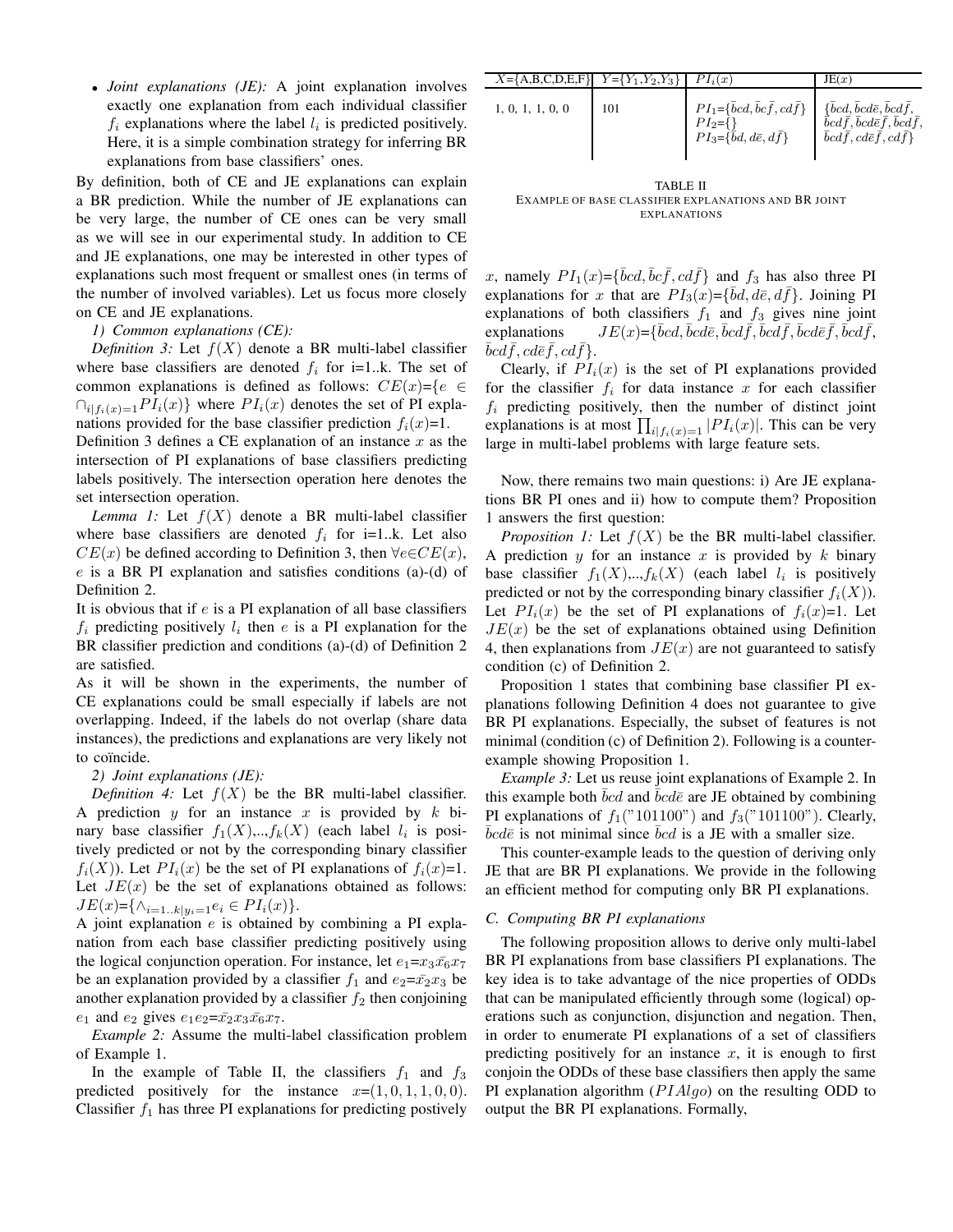*Proposition 2:* Let  $ODD_i$  denote the ODD encoding the decision function of classifier  $f_i$ . Let  $ODD_f=\wedge_{i=1..k}f_i(x)=1}ODD_i$  where  $\wedge$  denotes the ODD conjunction operation. Then prime implicants of  $ODD<sub>f</sub>$ obtained applying  $PIAlgo$  are BR PI explanations.

Note that the ODDs that will be conjoined are only those corresponding to labels predicted positively (this number is in practice very low compared to the size of the label space) and that all the ODDs share the same variables (since all base classifiers share the same feature space). Hence conjoining a series of ODDs with  $n$  variables will result in an ODD with exactly *n* variables.

*Proof 1 (Proof sketch):* The idea of the proof is that the result of conjoining two ODDs is an ODD. This operation is associative and conjoining a series of ODDs will output an ODD. Thanks to the PI encoding of algorithm  $PIAlgo$ proposed in [13], this algorithm applied on the obtained  $ODD_f$  will output only prime implicants of  $ODD_f$ . It is obvious that any prime implicant of  $ODD<sub>f</sub>$  is also satisfying every used  $ODD_i$  (since  $ODD_f$  is the conjunction of a set of  $ODD<sub>i</sub>$ ). It can be easily shown that every prime implicant of  $ODD_f$  satisfies conditions (a)-(d) of BR PI explanations.

# V. EXPERIMENTAL RESULTS

We report in this section some experimental results highlighting the main behavior of the BR explanation approach proposed in this paper. The experiments are carried out on a set of synthetic datasets such that we can easily vary some parameters and see the effects in terms of explanations, size of target representations, etc. The issues we want to highlight in particular are:

- *Number of explanations*: In particular, we want to compare the number of PI explanations of base classifiers with the number of BR explanations (joint explanations JE and common explanations CE).
- *Size of target ODD representations*: The aim here is to compare the size of ODDs (the size of an ODD is the number of its nodes) of base classifiers predicting positively and the size of their conjunction encoding the BR classifier.

# *A. Experimentation setup*

• *Datasets*: The datasets used in this study are generated with different characteristics such as the number of features, number of labels, etc. In all the used datasets, all the features are binary. The cardinality<sup>3</sup> of the datasets is set to 25% of label set size (this is not a very common rate in multi-label learning datasets but our aim is to let the BR classifier to predict in average many labels per instance). Each experiment involves 5000 (resp. 10000) samples in datasets with 10 and 20 (resp. 30) features. For the explanations, 1000 data instances are randomly generated

and their explanations enumerated. Larger test sets does not lead to significant variations in the results. Experiments with datasets with different cardinalities/densities may reveal some interesting behaviors but due to page limit such experiments are not covered in this paper.

• *Base classifiers*: The base classifiers used in our experimental study are naive Bayes classifiers [8] as algorithms compiling such classifiers to ODDs exist and they are very efficient [2], [13]. Of course, non naive Bayes classifiers such as latent-tree classifiers could also be used [13] but due to page limit, we focus only on the comparison between base classifiers explanations and the BR ones. Future works will deal with other types of base classifiers.

# *B. Results*

Fig. 1 shows main results of experiments done on multilabel datasets with 20 features. The number of labels is fixed to 5, 10, 15 and 20. The main findings are summarized in the following:

- *Average number of positive predictions*: The average number of positive predictions  $Avg$  #labels (upper left graph in Fig. 1) is low and this is in line with multilabel learning where datasets have low cardinality and density which is the case of most multi-label datasets. This parameter does not improve significantly as the number of labels is increased. Such rate is also observed almost over all the experiments conducted in this study. This result is important to understand the other results our approach.
- *Size of target ODD representations*: The aim here is to compare the size of ODDs of base classifiers predicting positively and the size of these ODDs conjunction encoding the BR classifier. The curves of upper right graph in Fig. 1 clearly shows two main findings:
	- First, the size of ODDs is very tractable for our 20 features datasets and does not explode as the number of labels is increased. Indeed, the ODDs size does not exceed 1400 nodes. This is mainly due to the fact that the number of base classifiers predicting positively does not grow significantly with the number of labels.
	- Second, the size of ODD encoding the BR classifier is always smaller than the sum of base classifier ODDs sizes. Indeed, conjoining ODDs can lead to smaller ODDs as size optimization operations on ODDs allow to take advantage of some redundancies in input ODDs to output an ODD with optimized size. This is particularly important when dealing with multi-label problems with very large labels set. This finding is also observed over all the experiments reported in this paper.
- *Number of explanations*: Here we comment and compare the number of explanations obtained form base classifiers, number of common explanations (CE) and finally the number of joint explanations (JE).

<sup>&</sup>lt;sup>3</sup>Cardinality and density are among most relevant features in multi-label datasets. Cardinality (Card) refers to the average number of labels per data instance while the density denotes the cardinality divided by the size of the label set (namely Density= $\frac{Card}{|Y|}$ ).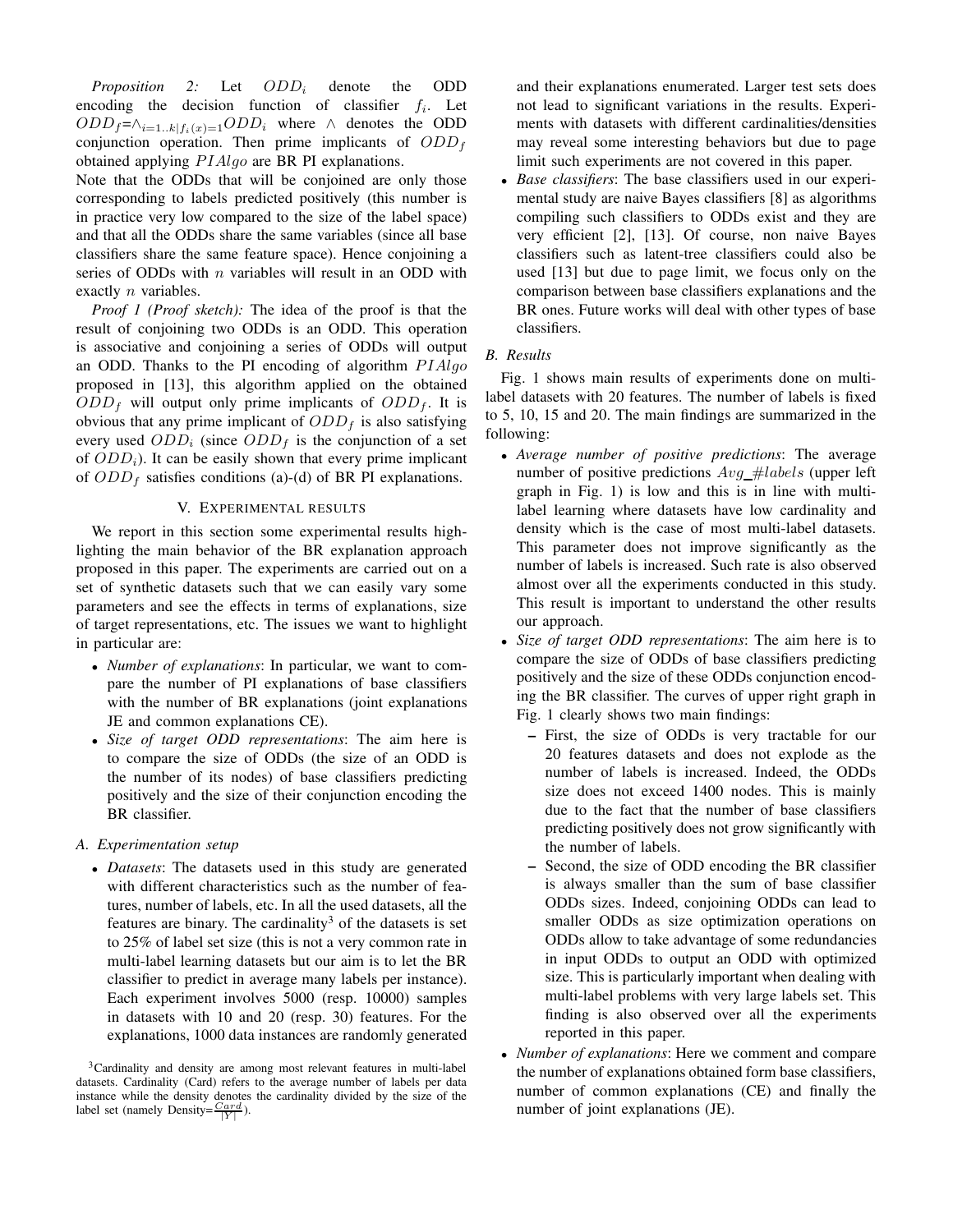

Fig. 1. Experiments on datasets with 20 features and different label set size  $(5, 10, 15, 20)$ 

- The average number of all explanations provided by base classifiers (each base classifier predicting positively will provide its explanations for the instance in hand) is very tractables and does not seem to depend on the size of the label set. Indeed, this is more dependent on the number of features of the dataset.
- The number of common explanations CE is low as expected since it is the intersection of explanation sets provided by base classifiers. More importantly, this result is mainly due to the fact that the majority of test instances  $x$  are associated to only one label. Consequently, the number of common explanations is exactly all the set of PI explanations provided by the only base classifier having predicted positively the instance  $x$  in hand. This number is almost zero

for all test instances where at least two labels are predicted positively. This also can be interpreted as due to labels that do not overlap.

– Regarding the number of BR explanations, the results of lower graph in Fig. 1 clearly show that their number is in average lower than the average number of cumulated PI explanations of base classifiers. The results are due to the fact that the majority of test data instances are associated with a small number of labels and that due to the fact that combining base classifiers PI explanations does not guarantee to give a BR PI explanations as stated by Proposition 1.

In addition to the three criteria highlighted above, one could be interested in other behaviors such as the size of explanations (number of features involved in explanations) and the computation times. The Discussions and concluding remarks section gives some insights into such issues.

Let us report other results carried out on datasets with larger feature and label sets.

The main findings of experiments of Fig. 2 are in accordance with those reported in Fig. 1 except for the size of target representations where the BR ODD is slightly bigger than the cumulated size of base classifier ODDs. Note that the graph denoting the number of explanations (lower graph in Fig. 2) shows that the curves of cumulated explanations number of base classifiers almost coincides with the BR explanations (more precisely, the former is slightly bigger than the latter). In the following, we report results where we fix the number of labels and vary the feature space size.

The main finding in the results of Fig. 3 is the significant increase in the size of target representations (both base classifier ODDs and BR ones) while the curves almost coïncide over all the tested datasets. The second main finding concerns the number of explanations where the average number of explanations of BR classifier tends to coïncide with the cumulated number of PI explanations of base classifiers.

To summarize the results, it can be said that the approach proposed for BR provides the expected results both regarding the size of the representations and in terms of the number of explanations. This approach which is sound and complete does not induce experimentally significant extra computational costs compared with the used explanation approach for the base classifiers. As long as this latter provides explanations, our BR approach will provide explanations. Finally, the obtained results suggest that CE explanations are probably very exceptional when the number of predicted labels per instance is greater than 1, but this remains to be confirmed on benchmarks with different properties.

### VI. DISCUSSIONS AND CONCLUDING REMARKS

This paper is the first attempt to extend a symbolic classifier explanation approach from the case of multi-class classification to the multi-label case. First, we propose a framework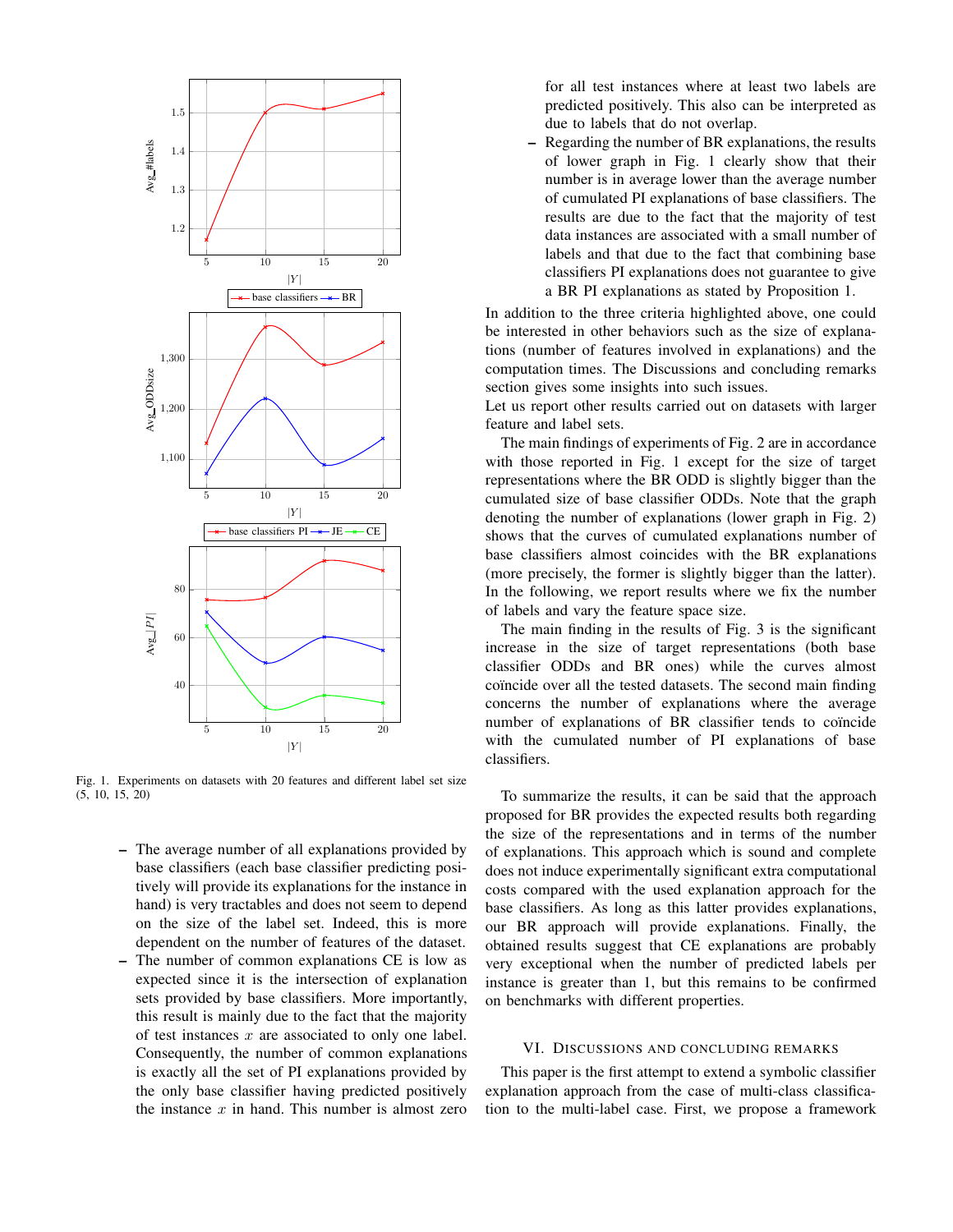

Fig. 2. Experiments on datasets with 30 features and different label set size (5, 10, 20, 30)

for reasoning with explanations of base classifiers' predictions to derive explanations for multi-label predictions. Some interesting properties to be satisfied in this context are also proposed. We then extend an efficient symbolic approach (based on knowledge compilation to tractable representations) for explaining multi-class classifier predictions to the Binary Relevance (BR) approach, one of the most widely used approaches for multi-label tasks. Indeed, the main baseline method for multi-label learning is BR. This latter is often criticized for its label independence assumption but a lot of works have shown its very interesting properties [10]. Our contribution provides a new interesting property which is the possibility of explaining BR predictions.



Fig. 3. Experiments on datasets with 10 labels and different features set size (10, 20, 30)

In order to present our approach, we start with extending the definition of explanations called PI (Prime Implicants) to the multi-label case, then we define two types of explanations: common explanations (CE) and joint ones (JE). We propose an efficient procedure to derive the BR explanations while guaranteeing interesting performances especially in terms of size of the target representations and number of explanations compared to base classifiers ones. Clearly, CE explanations are a special case of JE explanations. Among the properties defined in Section III-C, JE explanations obviously satisfy the properties of *Minimality*, *Decomposability* and *Unanimity*.

As stated earlier in this paper, the proposed approach for BR explanation is an extension of a symbolic approach for Bayes network classifiers [13]. Our approach for BR is though not limited to using Bayes network classifiers as base classifiers. Indeed, as long as the decision function of a classifier can be compiled into a tractable representation such as OBDD, ODD or SDD [5], our approach can be applied. Indeed, such representations can be conjoined efficiently and PI explanation encoding for these representations exists [13]. Recently, in [3] the authors propose an approach for compiling neural networks into a tractable representation that can be used in our BR approach. Note also that our approach can be applied for any discrete feature set thanks to the use of ODDs.

The paper focused only on explaining predicted labels for a given data instance. This is called *positive explanations* in